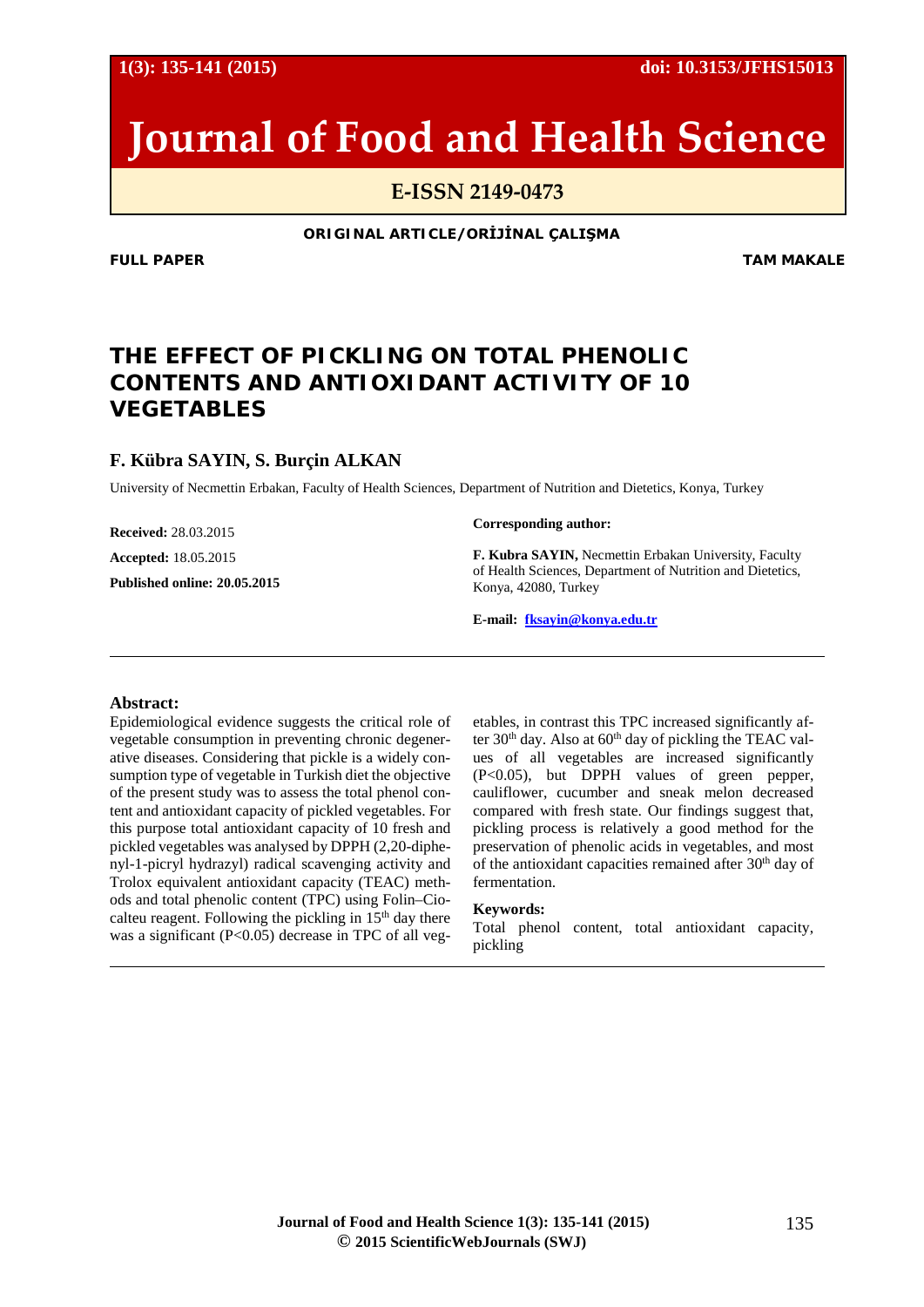## **Introduction**

Pickle is a traditional fermented food made of vegetables such as cabbage, cucumber, carrot, green tomato, pepper, eggplant and beans. Also, pickling is one of the oldest preservation methods of food by fermentation. The pickling is basically, conversion of sugar to acid by microorganisms that are lactic acid bacteria (LAB) (Nurul and Asmah, 2012). The salt also plays an important role in fermentation by drowning out water and nutrients from vegetable and become substrates for lactic acid bacteria grow. As sugar convert to the lactic acid the condition become acidic and inhibits the growth of pathogens and other nonacidic tolerant microorganisms' especially aerobic spoilage microorganisms. As a result from pickling, the vegetable will have a longer shelf life, translucent appearance, firm texture and pickle flavour. Fermentation of fruits and vegetables can occur spontaneously by the natural LAB that placed surface of vegetable, such as *Lactobacillus* spp., *Leuconostoc* spp., and *Pediococcus* spp. (Karoviˇcov´a et al., 1999).

Pickled products by LAB fermentation have unique flavour and great healthful effects (Choi et al., 2013). LAB fermented vegetables helps to enhance human nutrition with the attainment of balanced nutrition, providing vitamins, minerals, and carbohydrates (Yamano et al., 2006), besides, they contain pigments such as flavonoids, lycopene, anthocyanin,  $\beta$ -carotene, and glucosinolates. This phytochemicals act as antioxidants in the body by scavenging harmful free radicals implicated in degenerative diseases like cancer, arthritis, and ageing (Kaur and Kapoor, 2001). Fruit and vegetables are good sources of natural antioxidants such as vitamins, carotenoids, flavonoids and other phenolic compounds (Takebayashi et al., 2013; Isabelle et al., 2010). Protecting these nutrition values of plant foods is a growing scientific field. Then, a common way to maintain and improve the nutritional and sensory features of vegetables is pickling or lactic acid fermentation (Demir et al., 2006; Cagno et al., 2013).

In Turkey, pickling is an important way of consume vegetable. It is preferred not only as a good way to keep vegetables fresh but also it is a popular taste in Turkish cuisine. Although there is an industrial production of vegetable pickles mostly pickling still a domestic process. There are studies demonstrating that fermentation increased the antioxidant capacity of vegetables like soybean (Moktan et al., 2008) but some plant foods showed decrease in antioxidant capacity like olive (Othman et al., 2009). So, the effect of pickling on antioxidant properties of vegetables is change by various factors like vegetable kind, microorganisms, time, temperature and ph. Literature is scanty on the effects of domestic pickling procedure that has a wide consumption in diet. Therefore, in the present study, total phenol content (TPC) and antioxidant capacity (AC) of pickled vegetables, using different antioxidant methods (DPPH and TEAC) were examined. The pickled vegetables should be fermented and riped between 15 and 30 days before eating. So, the specific aim was to analyse the change of antioxidant capacity by pickling and after waiting for one mount.

## **Materials and Methods**

#### **Chemicals and reagents**

6-hydroxyl-2,5,7,8-tetramethylchroman-2-carboxylic acid (Trolox), 2,20-azinobis-(3 ethylbenzothiazoline-6-sulfonate)  $(ABTS<sup>+1</sup>)$ , and Folin– Ciocalteu phenol reagent were purchased from Sigma (St. Louis, MO). All other chemicals used were of analytical grade. Fresh vegetables were obtained from market in Konya, Turkey, on September 2014.

#### **Pickle preparation and Sampling**

The vegetables were washed clean under tap water and were placed in a clean jar. Before the vegetables dried chickpeas (40 g) added on the bottom of the jar due to accelerate the fermentation. Pickling salt, grape vinegar and water mixture (80g, 0,10 L and 1L respectively) prepared and added to the jar. The lid of the jar was closed and fermented for 15 days at room temperature  $(20 \pm 2 \degree C)$ .

The first samples were taken on the day of pickling and represents the fresh sample in the present study. Other samples were taken on  $15<sup>th</sup>$ ,  $30<sup>th</sup>$ , and  $60<sup>th</sup>$  days after the jar closed. At sample preparation process ten grams of samples were homogenized in 250 mL 80% (v/v) methanol at room temperature. The mixture was shaken using shaking bath at 200 rpm for 120 min at 20°C. The mixture was then centrifuged at 1500 rpm for 15 min at room temperature and the supernatant was taken.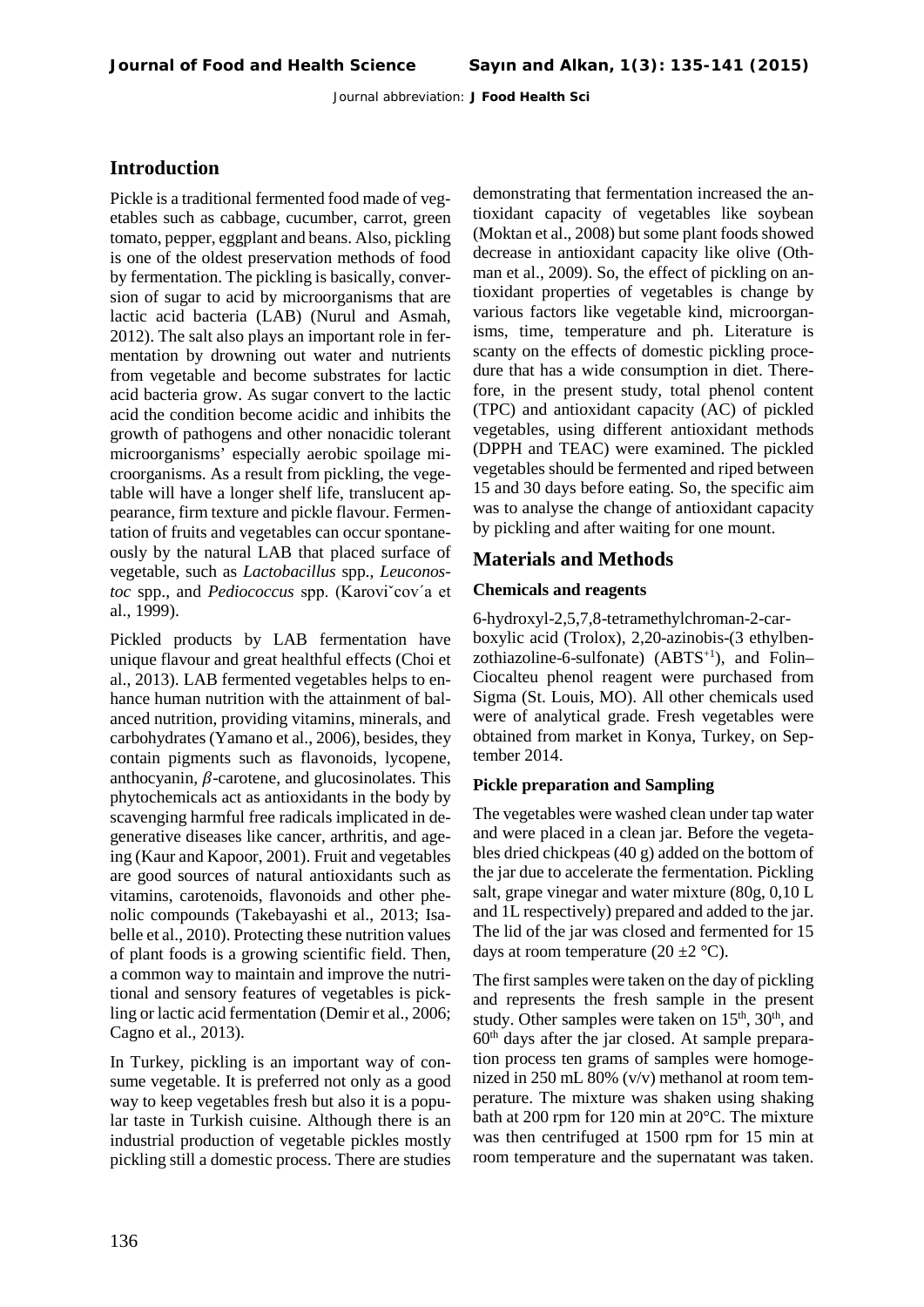This supernatant was stored at -20°C until analysis.

#### **Determination of total phenolic content**

Total phenolic content (TPC) was measured using the Folin–Ciocalteu colorimetric method described previously (Wojdylo et al., 2007). 0.2 mL of Sample extracts prepared for total phenolic content were mixed with 4.8 mL of distilled water and 0.5 mL of 1:3 diluted Folin–Ciocalteu reagent added and then incubated at room temperature for 30 min. Following the addition of 1 mL of 35% sodium carbonate to the mixture, total polyphenols were determined after 1 h of incubation at room temperature. The absorbance of the resulting blue colour was measured at 765 nm with UVvisible spectrophotometer (Hitachi U 2000 Japan). Gallic acid was used as the standard for a calibration curve, and the results were expressed as mg of gallic acid equivalents (GEA) mg GAE/100g fresh weight (FW) of fruit. All determinations were performed in triplicate (n=3).

#### **Determination of DPPH radical scavenging activity**

DPPH radical scavenging activity was determined according to Yu et al. (2002). This method is based on the ability of the antioxidant to scavenge the DPPH cation radical. Briefly, 100 mL of sample extract or standard was added to 0.9 mL buffer (3.0276g trisHCI in water) and 2 mL of DPPH reagent (0.0394g in methanol) and vortexed vigorously. It was incubated in dark for 30 min at room temperature and the discolouration of DPPH radical was measured against blank at 517 nm. Ethanol (100%) was used as control.

Inhibition (%) of DPPH absorbance = (Acontrol− Atest)  $\times$  100/Acontrol.

Trolox was used as a reference standard, and the results were expressed as µmolTE/100g FW of fruit or vegetable. All determinations were performed in triplicate (n=3).

#### **Determination of Trolox equivalent antioxidant capacity (TEAC) activity**

The TEAC assay was performed according to the method established previously (Re et al., 1999) with minor modifications. Briefly, the ABTS stock solution was prepared from 7mmol/L ABTS and 2.45 mmol/L potassium persulfate in a volume ratio of 1:1, and then incubated in the dark at room temperature for 16 h and used within 2 days. A 100 mL of the tested sample was mixed with 3.8 mL ABTS working solution and the absorbance was taken at 734 nm after 6 min of incubation at room temperature. The percent of inhibition of absorbance at 734 nm was calculated and the results were expressed as µmol TE/100g FW of pickled vegetable. All determinations were performed in triplicate  $(n = 3)$ .

#### **Statistical analysis**

All data were presented as means ± standard deviations of 3 determinations. Non-parametric Kruskal Wallis analysis was used to test whether there is a significant difference in total phenolic, antioxidant capacity of vegetables between fresh and pickled forms. Pearson Correlation Coefficient was used to determine the correlation between the parameters studied in fresh and pickled vegetables. Statistical significance was set at  $p<0.05$ . Data were analysed using SPSS for windows version 16.0.

## **Results and Discussion**

#### **Total phenolic content**

Table 1 shows mean TPC of vegetables in fresh and pickled form. The TPC of fresh vegetables in the range of  $107,21 \pm 11,2$  and  $16,51 \pm 2,17$ mgGAE/100g. Fresh chili pepper and garlic had the best TPC  $(107,21 \pm 11,2 \text{ and } 102,65 \pm 8,56$ mgGAE/100g respectively). Following the pickling in 15 days there was a significant  $(P<0.05)$ decrease in TPC of all vegetables, in contrast TPC increased significantly after 30 days. At the end of 60 days TPC decreased but despite this analysis of variance revealed a significant (P<0.05) different in TPC between fresh and pickled vegetables in favour of pickled ones. At  $30<sup>th</sup>$  day of pickling green beans, garlic and chili have showed the maximum enhancement at TPC.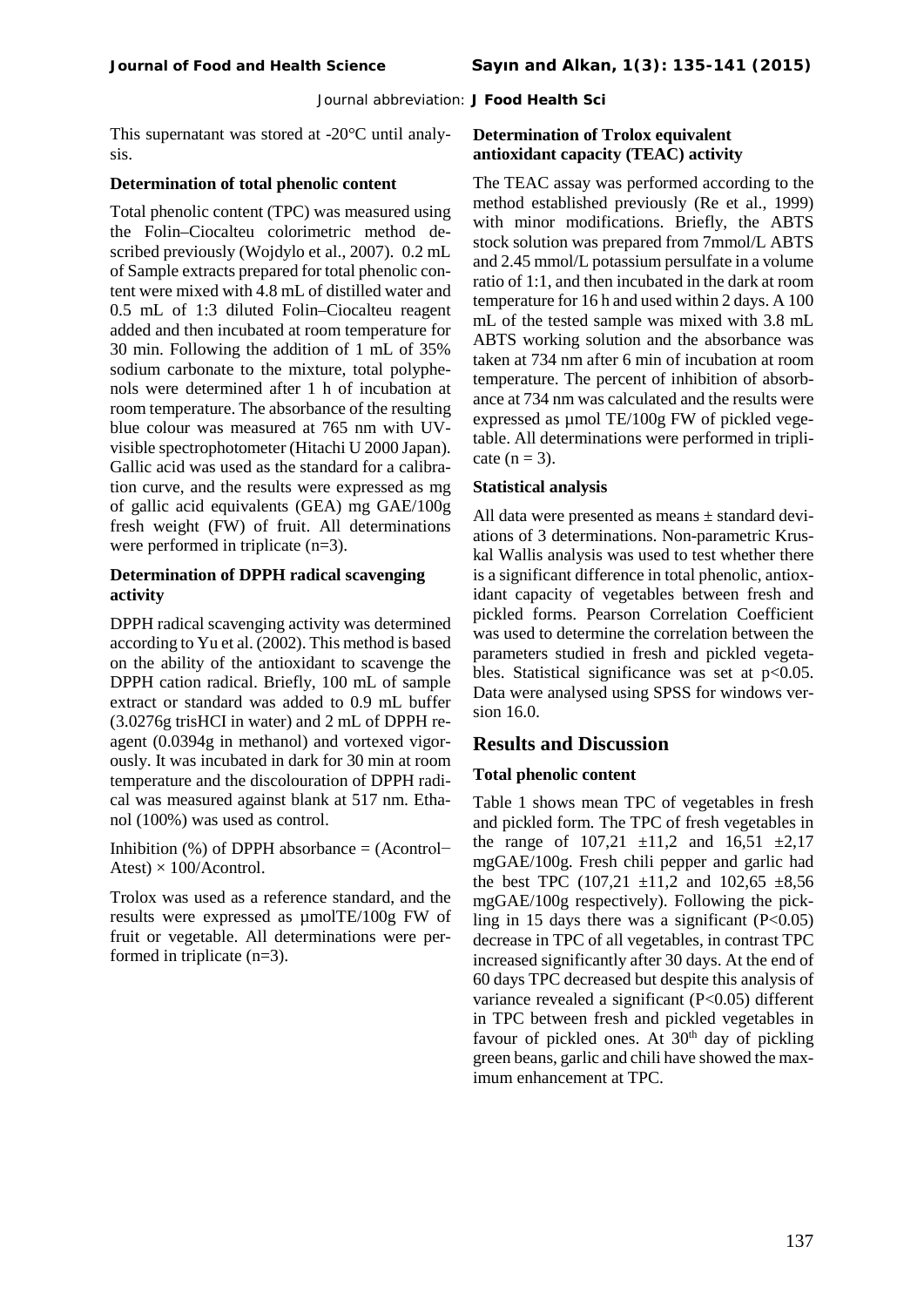| <b>Vegetables</b>    |                                 | TP value (mgGAE/100gFW)      |                          |                                |                                 |  |
|----------------------|---------------------------------|------------------------------|--------------------------|--------------------------------|---------------------------------|--|
|                      |                                 | Fresh                        | $15th$ day               | $30th$ day                     | $60th$ day                      |  |
| <b>Green beans</b>   | Phaseolus vulgaris              | $39.58 \pm 5.46^{\circ}$     | $18.32 \pm 2.11^b$       | $51.85 \pm 7.56$ <sup>c</sup>  | $49.56 \pm 5.78$ c              |  |
| Pepper (green)       | Capsicum annuum                 | $26.43 \pm 0.82^{\text{a}}$  | $20.98 \pm 3.41^b$       | $41.71 \pm 6.23$ °             | $42.82 \pm 4.23$ <sup>c</sup>   |  |
| Chili pepper         | Capsicum esculentum             | $107.21 \pm 11.2^{\text{a}}$ | $64.25 \pm 7.31^b$       | $132.25 \pm 12.59^{\circ}$     | $130.34 \pm 10.98^{\circ}$      |  |
| <b>White Cabbage</b> | Brassica oleracea var. capitata | $65.58 \pm 9.01^{\circ}$     | $48.25 \pm 6.82^b$       | $78.68 \pm 21.03$ <sup>c</sup> | $76.38 \pm 8.15$ <sup>c</sup>   |  |
| <b>Cauliflower</b>   | Brassica oleracea var. botrytis | $81.24 \pm 5.24^{\circ}$     | $49.56 \pm 7.52^b$       | $108.35 \pm 18.65^{\circ}$     | $106.32 \pm 11.85$ <sup>c</sup> |  |
| <b>Cucumber</b>      | Cucumis sativus                 | $16.51 \pm 2.17^{\text{a}}$  | $12.23 \pm 0.98^{\rm b}$ | $28.24 \pm 2.36^{\circ}$       | $26.84 \pm 3.14^d$              |  |
| <b>Sneak melon</b>   | Cucumis flexuosus               | $20.35 \pm 1.98^{\text{a}}$  | $15.36 \pm 1.25^{\circ}$ | $25.63 \pm 3.24^{\circ}$       | $26.63 \pm 2.54^{\circ}$        |  |
| <b>Tomato</b>        | Lycopersicon esculetum          | $37.94 \pm 0.13^a$           | $20.02 \pm 2.15^b$       | $55.23 \pm 8.16^c$             | $56.35 \pm 6.84^c$              |  |
| <b>Carrot</b>        | Daucus carota                   | $18.21 \pm 5.12^{\text{a}}$  | $14.18 \pm 1.32^b$       | $42.28 \pm 2.58$ <sup>c</sup>  | $40.35 \pm 5.62^{\circ}$        |  |

**Table 1.** Alteration of total phenolic content of vegetables by pickling.

Data are expressed as means  $\pm$  SE of triplicate experiments. Mean values in a row with different letters are significantly different at  $p < 0.05$ .

| Table 2. Correlation antioxidant capacity and total phenol content of vegetables. |  |  |  |  |  |
|-----------------------------------------------------------------------------------|--|--|--|--|--|
|-----------------------------------------------------------------------------------|--|--|--|--|--|

| <b>Correlation</b>        |                  | r    | (9/0) |
|---------------------------|------------------|------|-------|
| <b>Fresh vegetable</b>    | <b>TPC-DPPH</b>  | 0.91 | 0.83  |
|                           | <b>TPC-TEAC</b>  | 0.84 | 0.72  |
|                           | <b>TEAC-DPPH</b> | 0.86 | 0.64  |
| <b>Pickled vegetables</b> | <b>TPC-DPPH</b>  | 0.78 | 0.62  |
|                           | <b>TPC-TEAC</b>  | 0.83 | 0.70  |
|                           | <b>TEAC-DPPH</b> | 0.74 | 0.55  |

TPC, Total phenol content, DPPH, DPPH radical scavenging capacity, TEAC, Trolox equivalent antioxidant capacity.

Previous study found that a number of polyphenols increased after the lactic acid fermentation of vegetables. Soybean is an example of this; fermented soybean foods contain more aglycones as the predominant isoflavone structures compared with unfermented soybean: (Tsangalis et al., 2002). Thus, the conversion of glucosides into their aglycone form by fermentation is a way of increasing TPC of plant based foods. pH is one of the most important environmental parameter affecting the amount and the structural changes of phytochemicals during fermentation. For example, anthocyanin exhibit the highest stability around pH 1–2 (Nielsen et al., 2003) and the retention of anthocyanin is also largely affected by changes in pH (from 2 to 7.5) (Tagliazucchi et al., 2010). Another phenol affected from pH is catechins that rapidly diminish by 70-80% at alkaline pH. Thus, we can say that pH changes during fermentation could change the contents and structure of the phenolic compounds.

#### **Antioxidant Capacity**

The AC of pickled vegetable extracts were evaluated according to the DPPH and TEAC methods. Following the  $15<sup>th</sup>$  day of pickling, the AC of 10 vegetables decreased significantly  $(P < 0.05)$ , while, at the 30<sup>th</sup> day AC significantly ( $P < 0.05$ ) increased. After the pickling process, garlic had the highest AC among the 10 vegetable pickles, followed by chili pepper, white cabbage and green beans. In this study, garlic showed the highest AC before and after pickling. Through at 60<sup>th</sup> day of pickling the TEAC values of all vegetables are increased significantly ( $P < 0.05$ ), but DPPH values of green pepper, cauliflower, cucumber and sneak melon decreased compared with fresh state. Compared with the fresh and  $30<sup>th</sup>$  day of DPPH value. chili pepper was the vegetable that increased most obviously, and according to TEAC value the most increase seen at tomato.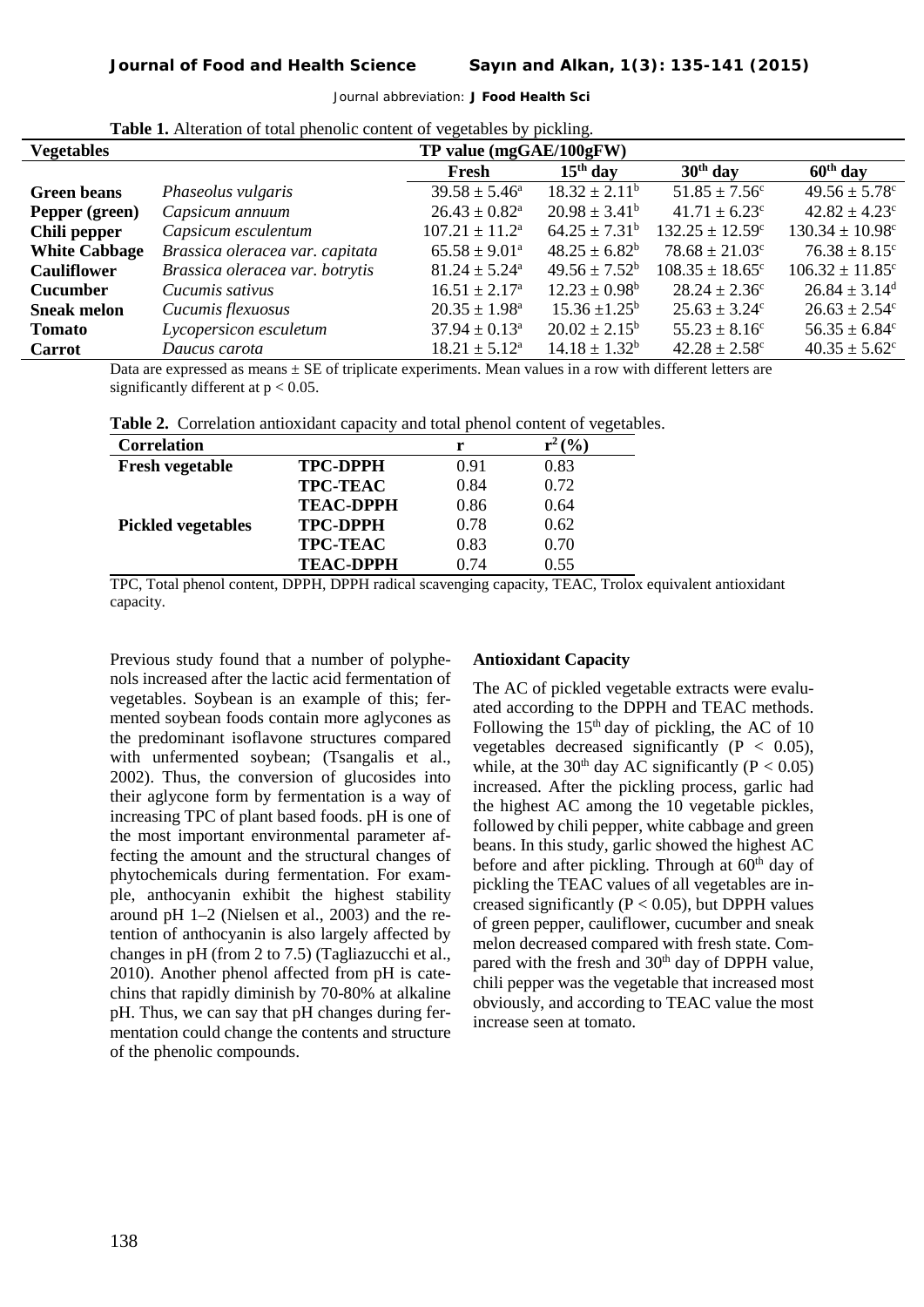



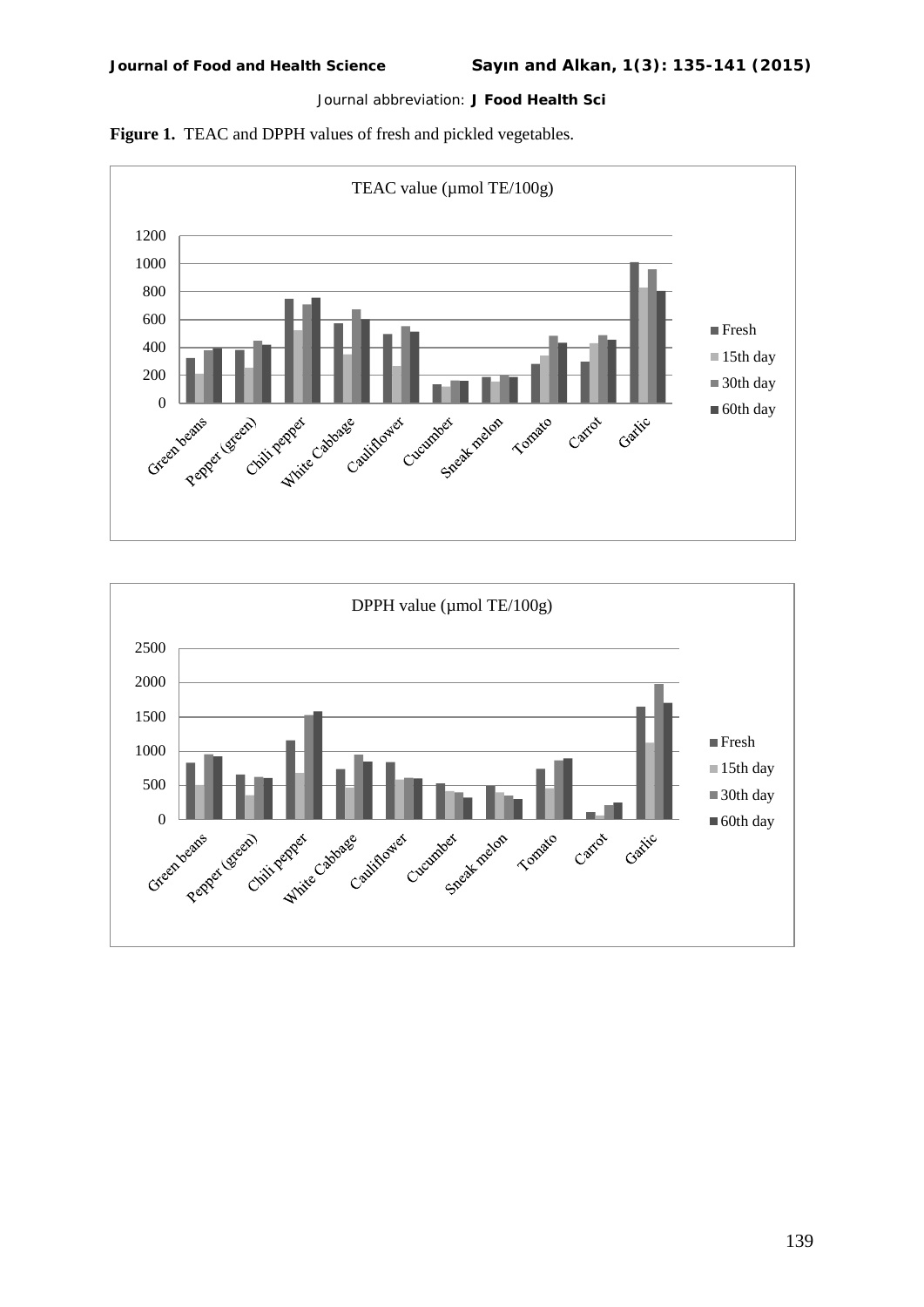Studies carried out on pickled plant foods revealed that fermentation enhanced the availability of antioxidants, like blueberry (Su and Chen 2007), mulberry (Perez-Gregorio et al., 2011), apple pomace (Ajila et al., 2011). The effects of picking on AC could be explained by the release of simple phenolic compounds by acid and enzymatic hydrolysis of polymerised phenolic compounds. Another possible explanation is that lactic acid bacteria themselves possess enzymatic and non-enzymatic antioxidant mechanisms and minimize the generation of reactive oxygen species to harmless levels for the cell (Lee et al., 2006). On the contrary, fermentation caused a decrease in antioxidant activity of olive (Othman et al., 2009) and potherb mustard (Fang et al., 2008). Also, as a result of fermentation, tea catechins were significantly reduced by the transformation to theaflavins and thearubigins, resulting in the loss of the total soluble phenolic content and antioxidative activity (Kim et al., 2011). So, a number of studies have addressed that the effect of pickling on antioxidant capacity of foods is variable. This may be caused by the compounds during fermentation like the microorganisms, cultivation medium, times, temperature, ph and atmosphere (Hur et al., 2014).

In general, there was a good correlation between the TP content and AC (as assessed by DPPH and TEAC) among the vegetables and pickles studied (Tables 2). A significant correlation  $(p < 0.01)$  was observed between TP content and AC both in pickles (r values being 0.78 and 0.83 respectively with DPPH and TEAC respectively) and fresh vegetables (r values 0.81 and 0.85 with DPPH and TEAC respectively) (Tables 2). These findings suggest that TP may be a contributor to the AC of vegetables studied here and are in agreement with the literature (Isabelle et al., 2010; Sreeramulu et al., 2010; Kevers et al., 2007). Studies which did not report similar correlation suggest this lack of correlation could be due to the presence of nonphenolic antioxidants in the vegetables, or presence of phenolics having strong radical scavenging activity (Wu et al., 2004; Mariko et al., 2005).

## **Conclusion**

Among fresh vegetables tested, chili pepper had the highest amount of phenolics and garlic had the strongest antioxidant capacity. Also among pickles tested, garlic, chili and white cabbage respectively had the highest AC and TPC. So it is evaluated that vegetables are rich in total phenolic showed strong antioxidant activity at the same time.

The present study indicates that pickling has an improving effect on the levels of bioactive components and antioxidant capacities of vegetables. Also, pickling process is relatively a good method for the preservation of phenolic acids in vegetables, and most of the antioxidant capacities remained after 30<sup>th</sup> day of fermentation. First probable reason of this is induce of fermentation the structural breakdown of plant cell walls and leading to the liberation or synthesis of various antioxidant compounds. We can affirm that domestically prepared pickle is not only a delicious vegetable product, but also a good source of antioxidants.

## **References**

- Ajila, C.M., Brar, S.K., Verma, M., Tyagi, R.D., Valéro, J.R. (2011): Solid-state fermentation of apple pomace using Phanerocheate chrysosporium Liberation and extraction of phenolic antioxidants. *Food Chemistry*, 126(3): 1071-1080.
- Choi, I.H., Noh, J.S., Han, J., Kim, H.J. Han, E., Song, Y.O. (2013): Kimchi: A fermented vegetable, improves serum lipid profiles in healthy young adults: Randomized clinical trial. *Journal of Medicinal Food*, 16(3): 223- 229.
- Demir, N., Bahceci, K.S., Acar, J. (2006): The effects of different initial Lactobacillus plantarum concentrations on some properties of fermented carrot juice. *Journal of Food Processing and Preservation,* 30(3): 352-363.
- Di Cagno, R., Coda, R., De Angelis, M., Gobbetti M. (2013): Exploitation of vegetables and fruits through lactic acid fermentation. *Food Microbiology,* 33(1): 1-10.
- Hur, S.J., Lee, S.Y., Kim, Y.C., Choi, I., Kim, G.B. (2014): Effect of fermentation on the antioxidant activity in plant-based foods. *Food Chemistry,* 160: 346-356.
- Isabelle, M., Lee B.L., Lim, M.T., Koh W.P., Huang D., Ong C.N. (2010): Antioxidant activity and profiles of common vegetables in Singapore. *Food Chemistry,* 120: 993-1003.
- Karovi<sup>\*</sup>cov<sup>'</sup>a, J., Drd'ak, M., Greif, G., Hybenov´a, E. (1999): The choice of strains of Lactobacillus species for the lactic acid fermentation of vegetable juices. *European Food Research and Technology*, 210(1): 53- 56.
- Kaur, C., Kapoor, H.C. (2001): Antioxidants in fruits and vegetables the millennium's health.